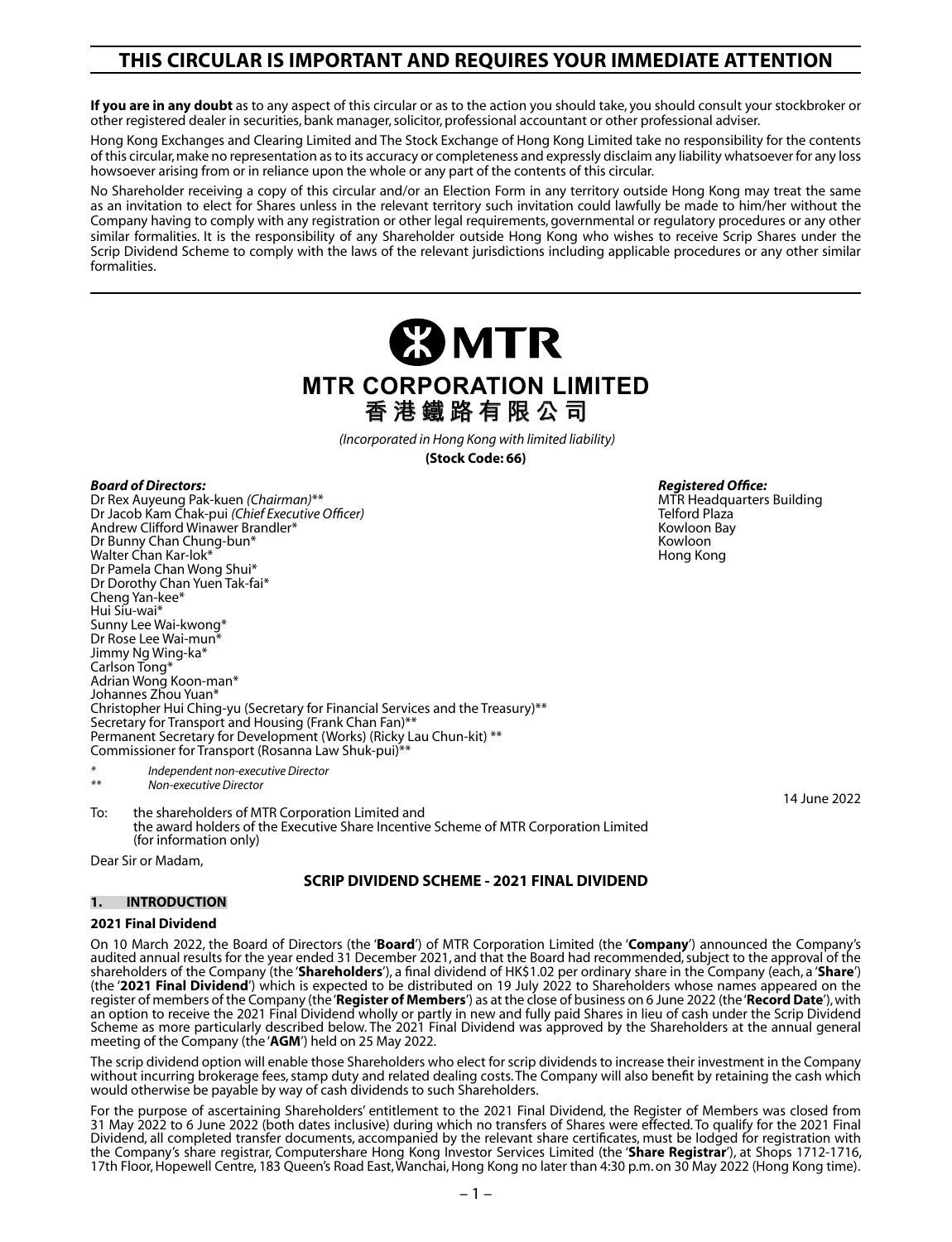#### **Scrip Dividend Scheme**

At the AGM held on 22 May 2019, Shareholders passed a resolution authorising the Board to offer Shareholders the right to choose to receive new shares of the Company to be issued under the scrip dividend scheme (the '**Scrip Dividend Scheme**') and credited as fully paid (the '**Scrip Shares**') in lieu of the whole or part of their cash dividend in respect of some or all of the dividends (including any interim and/or final dividends) which may be declared or paid in the period up to and including the AGM which is held in the fifth year after the passing of the relevant resolution (i.e. in 2024).

Shareholders whose names appeared on the Register of Members on the Record Date (other than Shareholders with registered addresses in New Zealand or the United States of America or any of its territories or possessions (collectively the '**Excepted Shareholders**')) (the '**Qualifying Shareholders**') will have the non-transferable right to choose to receive Scrip Shares in lieu of the whole or part of their cash dividend for the year ended 31 December 2021. In addition, the Board is offering Qualifying Shareholders the right to choose to receive Scrip Shares in lieu of cash for future interim and final dividends declared after the 2021 Final Dividend (the '**Future Dividends**') if a scrip dividend option is available, until such Qualifying Shareholders provide the Share Registrar, at 17M Floor, Hopewell Centre, 183 Queen's Road East, Wanchai, Hong Kong with notice in writing that they no longer wish to receive Scrip Shares.

The purpose of this circular is to inform you about the procedures applicable to the Scrip Dividend Scheme and the action which should be taken by Shareholders in relation thereto.

#### **2. DETAILS OF THE CHOICES IN RESPECT OF THE 2021 FINAL DIVIDEND**

Qualifying Shareholders have the following alternative choices in respect of the 2021 Final Dividend:

- (a) cash of HK\$1.02 per Share; or
- (b) an allotment of Scrip Shares (the number of which is determined as explained below); or
- (c) partly in cash and partly in Scrip Shares.

A Qualifying Shareholder who elects to receive Scrip Shares in lieu of the whole or part of his/her cash dividend will be entitled to Shares whose total Relevant Value (see below) is as near as possible to the cash dividend he/she would have received in respect of the existing Shares for which he/she has opted to receive Scrip Shares. The Relevant Value of a Share is HK\$42.60 which is the average closing price of a Share as quoted on The Stock Exchange of Hong Kong Limited (the '**Hong Kong Stock Exchange**') for the five consecutive trading days starting from, and including, 27 May 2022 (being the day when the Shares were first quoted exdividend) (the '**Relevant Value**') pursuant to Article 135(b) of the Company's Articles of Association.

Accordingly, the number of Scrip Shares which a Qualifying Shareholder will receive, in respect of the existing Shares registered in his/her name on the Record Date and for which he/she has elected to receive Scrip Shares, will be calculated as follows:

**2021 Final Dividend** 

| Number of<br><b>Scrip Shares</b><br>to be received | $=$ | Number of registered Shares held on the Record Date for<br>which scrip election is made for the 2021 Final Dividend |  | ZUZ I FIIIAI DIVIUCIIU<br><b>HK\$1.02</b> |
|----------------------------------------------------|-----|---------------------------------------------------------------------------------------------------------------------|--|-------------------------------------------|
|                                                    |     |                                                                                                                     |  | <b>Relevant Value</b><br><b>HK\$42.60</b> |

The number of Scrip Shares to be received by each Qualifying Shareholder pursuant to his/her election will be rounded down to the nearest whole number of the Scrip Shares. Fractional entitlements to Scrip Shares in respect of choices (b) and (c) above will be distributed in the form of cash dividend to the respective Qualifying Shareholders concerned. The Scrip Shares issued in respect of the 2021 Final Dividend will, when they are issued, rank *pari passu* in all respects with the existing issued Shares except that such Scrip Shares themselves will not rank for the 2021 Final Dividend.

For calculation of the maximum number of Scrip Shares you are entitled to elect, you may call the Company's Share Registrar hotline at (852) 2862 8555 or make use of the dividend calculator made available on the Company's website at www.mtr.com.hk/dividend-calculator-en from 13 June 2022 to 30 June 2022 (both dates inclusive).

#### **3. ACTION TO BE TAKEN**

#### **(I) If you have already given standing instructions to receive only Scrip Shares**

**No election form for the 2021 Final Dividend (the 'Election Form') is being sent to Shareholders who have already given standing instructions to receive only Scrip Shares under the Scrip Dividend Scheme or any previous scrip dividend scheme of the Company ('Previous Scheme').** If you have already given such standing instructions, you need not take any further action if you wish to receive only Scrip Shares for the 2021 Final Dividend. If you have already given standing instructions to receive <u>only</u> Scrip Shares under the Scrip Dividend Scheme or any Previous Scheme but you wish to receive <u>only</u> cash for the 2021 Final Dividend, a letter revoking your standing instructions must be received by the Share Registrar by **4:30 p.m. on 30 June 2022 (Hong Kong time)** (the '**Closing Time**'). If you have already given standing instructions to receive only Scrip Shares under the Scrip Dividend Scheme or any Previous Scheme but you wish to receive Scrip Shares for part of the 2021 Final Dividend, a letter revoking your standing instructions together with a duly completed Election Form (completed in accordance with section (II)(d) below) must be received by the Share Registrar by the Closing Time. In order to meet this deadline, please make sure you ask the Share Registrar for an Election Form in time and return it to them by the Closing Time.

#### **(II) If you have NOT previously given standing instructions to receive Scrip Shares under the Scrip Dividend Scheme or any Previous Scheme**

**An Election Form is enclosed with this circular for your use.** Please read carefully the instructions below and the instructions printed on the Election Form.

#### *(a) To receive only Scrip Shares for the 2021 Final Dividend*

If you wish to receive only Scrip Shares for the 2021 Final Dividend, please INSERT a tick (v) in Box C of the Election Form, then SIGN, DATE and RETURN the Election Form.

#### *(b) To receive cash for the 2021 Final Dividend and only Scrip Shares for Future Dividends for which a scrip dividend option is available*

If you wish to receive cash for the 2021 Final Dividend and, in respect of ALL Shares registered in your name on the relevant record date(s), only Scrip Shares in lieu of cash for Future Dividends for which a scrip dividend option is available, please INSERT a tick (✔) in Box D of the Election Form. Then SIGN, DATE and RETURN the Election Form.

(NOTE: You cannot choose to receive your Future Dividend entitlements partly in cash and partly in Scrip Shares. Therefore, if you insert a tick  $(V)$  in Box D of the Election Form, unless and until you cancel such election by notice in writing to the Share Registrar, you will receive <u>only</u> Scrip Shares for Future Dividends for which a scrip dividend option is available for all of the Shares registered in your name on the relevant record date(s), without having to complete any further Election Forms.)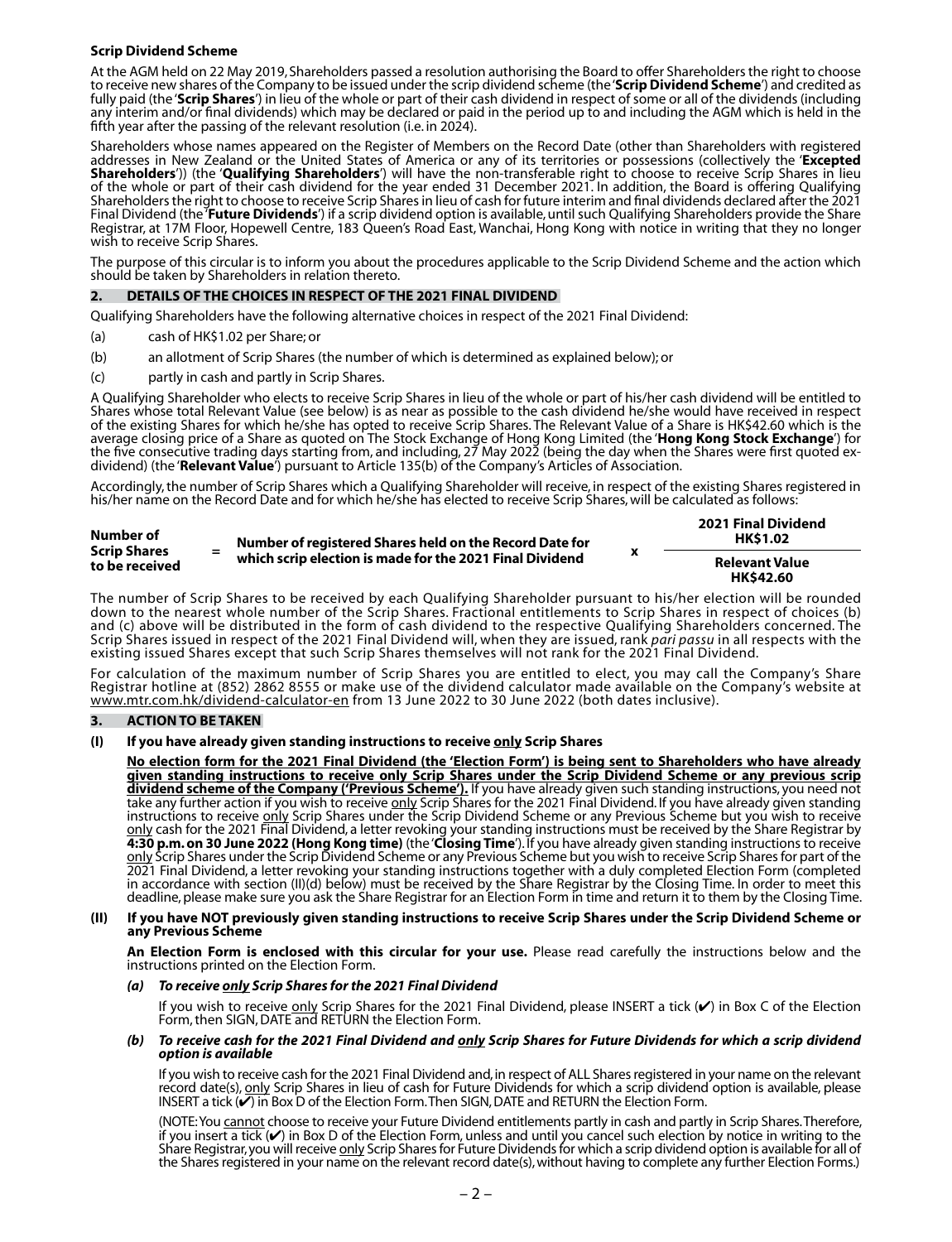#### *(c) To receive only Scrip Shares for both the 2021 Final Dividend and all Future Dividends for which a scrip dividend option is available*

If you wish to receive only Scrip Shares for both the 2021 Final Dividend and all Future Dividends for which a scrip dividend option is available, in respect of ALL Shares registered in your name on the relevant record date(s), please INSERT a tick  $(\checkmark)$  in Box E of the Election Form. Then SIGN, DATE and RETURN the Election Form.

(NOTE: You cannot choose to receive your Future Dividend entitlements partly in cash and partly in Scrip Shares. Therefore, if you insert a tick  $(V)$  in Box E of the Election Form, you will receive only Scrip Shares for the 2021 Final Dividend and all Future Dividends. Unless and until you cancel such election by notice in writing to the Share Registrar, you will receive only Scrip Shares for all Future Dividends for which a scrip dividend option is available for all of the Shares registered in your name on the relevant record date(s), without having to complete any further Election Forms.)

# *(d) To receive part cash and part Scrip Shares for the 2021 Final Dividend*

If you wish to receive the 2021 Final Dividend partly in cash and partly in Scrip Shares, please INSERT a tick (✔) in Box F of the Election Form and INSERT the number of Shares which you held on the Record Date for which you require the 2021 Final Dividend to be paid in Scrip Shares. Then SIGN, DATE and RETURN the Election Form.

(NOTE: If you do not insert the number of Shares which you held on the Record Date for which you elect to receive the 2021 Final Dividend in Scrip Shares, or if you elect to receive Scrip Shares in respect of a greater number of Shares than your registered holding on the Record Date, you will be deemed to have elected to receive only Scrip Shares in respect of ALL the Shares registered in your name on the Record Date. Therefore, you will receive only Scrip Shares for the 2021 Final Dividend.)

# **How and when to return your Election Form**

If you need to return an Election Form, you should return it to the Share Registrar at 17M Floor, Hopewell Centre, 183 Queen's Road East, Wanchai, Hong Kong so that it is received by the Share Registrar by the Closing Time. If the Share Registrar does not receive your completed and signed Election Form by the Closing Time, you will receive the whole of your 2021 Final Dividend in cash and any election which you may have made in such Election Form will be of no effect. The Closing Time will be adjusted, as the case may be, in accordance with (a) or (b) below if a Typhoon Warning Signal No. 8 or above is hoisted, a Black Rainstorm Warning is in force in Hong Kong or 'extreme conditions' resulting from a typhoon or a rainstorm are announced by the Government of the Hong Kong Special Administrative Region of the People's Republic of China:

- (a) at any local time before 12:00 noon on 30 June 2022. In such a case, the Closing Time will be extended to 5:00 p.m. on the same business day; or
- (b) at any local time between 12:00 noon and 4:30 p.m. on 30 June 2022. In such a case, the Closing Time will be extended to 4:30 p.m. on the next business day which does not have any of the above warnings in force at any time between 9:00 a.m. and 4:30 p.m.

# **Notes:**

- **(a) The Election Form is for the use of the Qualifying Shareholders only. The right to Scrip Shares in lieu of the whole or part cash dividend is non-transferable. If the Election Form is completed by a person who is not a Qualifying Shareholder, the Election Form will be void and of no effect.**
- **(b) If you wish to receive the 2021 Final Dividend and all Future Dividends wholly in cash, you do not need to return the Election Form.**
- **(c) For the avoidance of doubt, other than the options provided in the Election Form, no other requests which are written on the Election Form will be processed; and no acknowledgement of receipt of the Election Form will be issued.**
- **(d) No election in respect of the 2021 Final Dividend may, after the relevant Election Forms are signed and returned to the Share Registrar, be in any way withdrawn, revoked, superseded or altered.**

# **4. CONDITION(S) OF THE SCRIP DIVIDEND SCHEME**

The Scrip Dividend Scheme described in this circular is conditional upon the Listing Committee of the Hong Kong Stock Exchange granting listing of, and permission to deal in, the Scrip Shares to be issued in respect of the 2021 Final Dividend.

If this condition is not satisfied, the Scrip Dividend Scheme described in this circular will not become effective and the Election Forms will be void and the 2021 Final Dividend will then be paid wholly in cash.

# **5. SHAREHOLDERS RESIDENT OUTSIDE HONG KONG**

Excepted Shareholders will not be permitted to participate in the Scrip Dividend Scheme and they will receive the 2021 Final Dividend wholly in cash. Having obtained and taken into consideration legal opinions in respect of the relevant jurisdictions, the Directors considered such exclusion to be necessary and expedient pursuant to Rule 13.36(2) of the Rules Governing the Listing of Securities on the Hong Kong Stock Exchange. Excepted Shareholders are therefore not 'Qualifying Shareholders' for the purposes of the Scrip Dividend Scheme and no Election Form is being sent to them.

Save for Excepted Shareholders, all Shareholders resident outside Hong Kong should consult their professional advisers as to whether or not they are permitted to participate in the Scrip Dividend Scheme or whether any government or other consents are required or other formalities need to be observed. No Shareholder receiving a copy of this circular and/or an Election Form in any territory outside Hong Kong may treat the same as an invitation to elect for Shares unless in the relevant territory such invitation could lawfully be made to him/her without the Company having to comply with any registration or other legal requirements, governmental or regulatory procedures or any other similar formalities. It is the responsibility of any Shareholder outside Hong Kong who wishes to receive Scrip Shares under the Scrip Dividend Scheme to comply with the laws of the relevant jurisdictions including procedures or any other similar formalities. Persons who receive Scrip Shares in lieu of the cash dividend must also comply with any restrictions on the resale of the Shares which may apply outside Hong Kong. It is a term of this offer of Scrip Shares under the Scrip Dividend Scheme that this offer is made in compliance with the laws of Hong Kong and all other relevant codes, rules and other requirements relating to the offer that apply in Hong Kong.